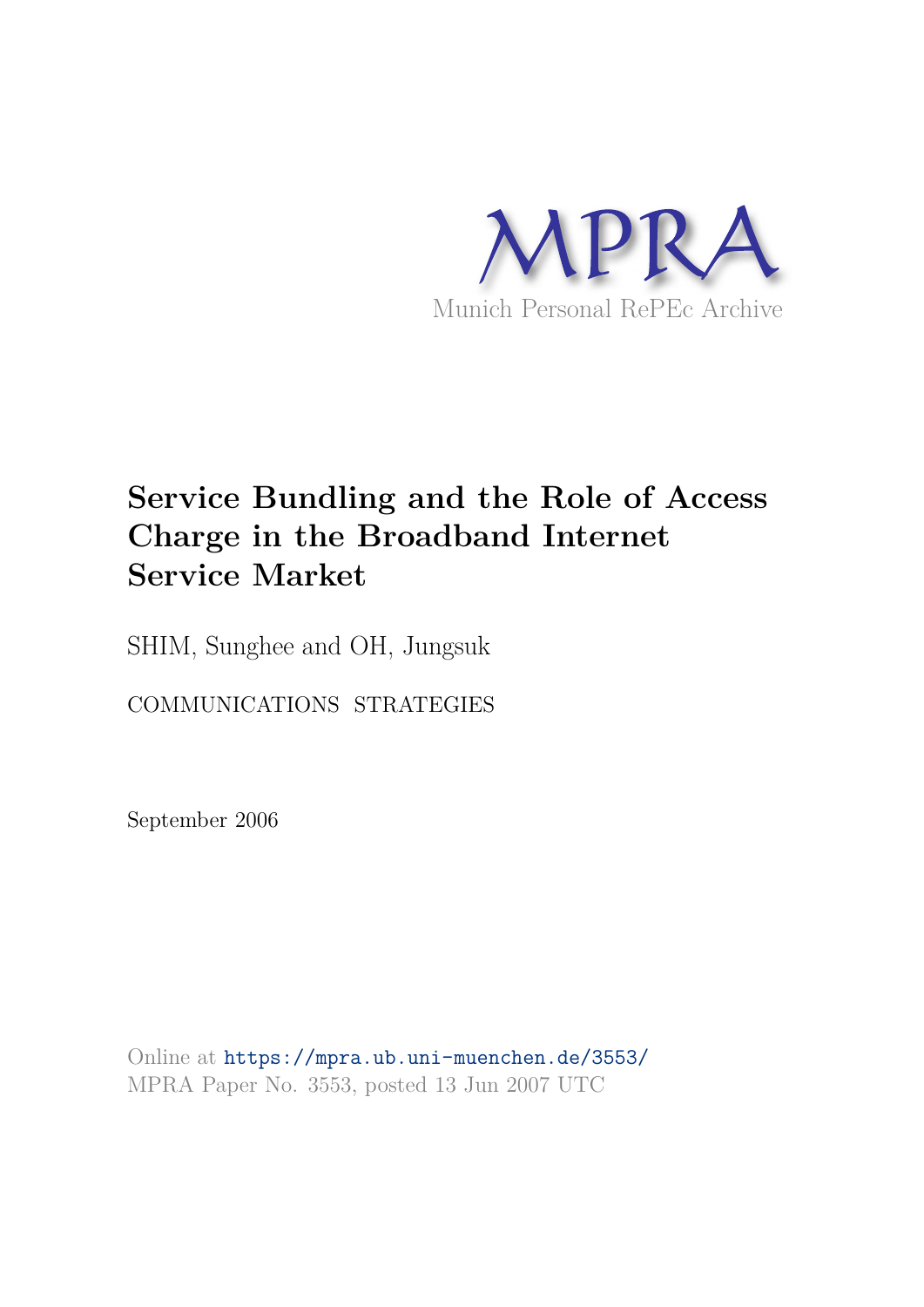# **Service Bundling and the Role of Access Charge in the Broadband Internet Service Market (\*)**

# **Sunghee SHIM**

Seoul National University, Seoul, Republic of Korea

#### **Jungsuk OH**

KAIST, Seoul, Republic of Korea

*Abstract:* Using the classical Hotelling model, this paper analyzes the incentive for a CATV service provider to bundle broadband internet services when entering the broadband internet services market. In addition, the effect of such service bundling by an entrant on the market incumbent with ownership over existing bottleneck facilities is analyzed. Furthermore, an access charge that maximizes social welfare is explored and determined. Two cases are considered: in the first case, the market is fully covered; and in the second case, the market is not fully covered. With full market coverage, an entrant has an incentive for service bundling if there is sufficient service differentiation. The entrant's bundling strategy reduces the incumbent's profit. In this case, the total social welfare is independent of the level of the access charge and only has an effect of redistributing the net surplus between consumers and the incumbent. With partial market coverage, the entrant has an incentive for service bundling at a low access charge. The incumbent's profit increases if the access charge is higher than the cost of access provisioning. In this case, the total social welfare is dependent on the level of access charge and the welfare maximizing access charge is less than the unit cost of providing access.

*Key words:* cable TV; broadband internet service; bundling; access charge; convergence.

**Tith the rapid growth of information and telecommunications** technologies, the process of convergence between media and telecommunications service industries is accelerating. Many predictions in the 1990s on "telephone company entry into cable television" (JOHNSON, 1993) and "cable TV entry into telephony" (KIM, 1996) have already been fulfilled. Such convergence between media and telecommunications services demonstrates that competitive forces from other industries can crowd into a once monopolistic market. **W**

COMMUNICATIONS & STRATEGIES, no. 63, 3rd quarter 2006, p. 73.

j

<sup>(\*)</sup> We wish to thank and acknowledge Prof. Jae-Hyeon AHN of KAIST Graduate School of Information & Media Management for his critical comments and support throughout the entire development process of this paper.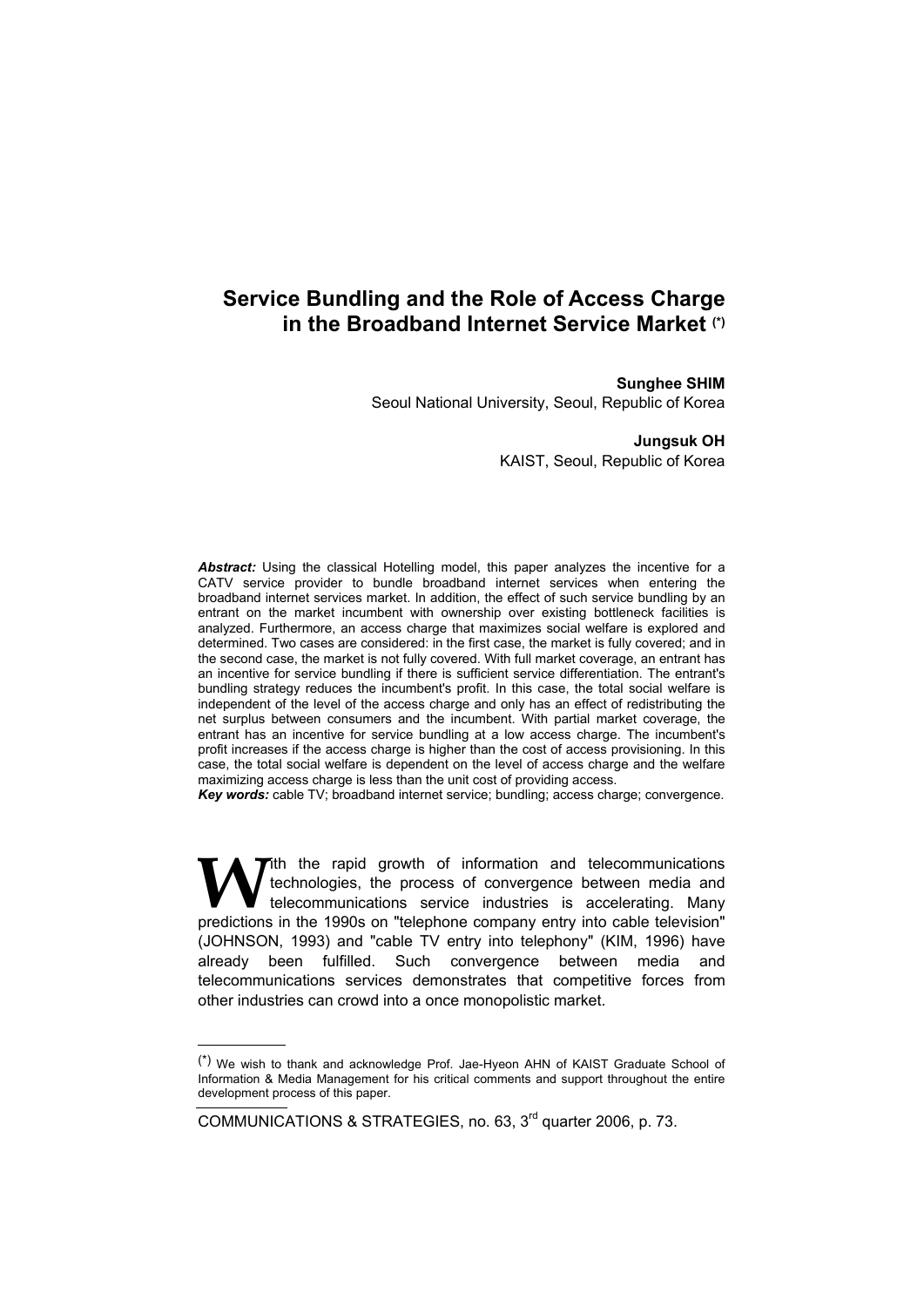The entrance of cable TV companies into the telecommunications services market is one such example. In the Republic of Korea, System Operators (SOs), who had been providing only cable TV service to their local areas, have recently begun to provide bundled high-speed internet access services, utilizing their cable TV network infrastructure. However, in order to provide local areas with broadband internet services 1, SOs need access to various facilities belonging to incumbent telecommunications firms, including backbone networks, ducts, poles, conduits, and right of way. In response to the SO's swift penetration into the internet service market (*Electronic Times*, 2003), incumbent internet service providers (major telcos) have been trying to increase usage fees for bottleneck facilities <sup>2</sup>. In return, SO's have been accusing the incumbent providers of antitrust behavior. Under such circumstances, a governmental policy on access and access charges for bottleneck facilities is of focal interest.

One major issue that has not been clearly taken up is the impact of service bundling on the competitive behavior of the firms involved. As in the above example, an entrant's bundling strategy of leveraging its monopoly power in another market is likely to conflict with an incumbent's defending strategy of restricting access to components that are essential to competitors. According to the leverage theory, a monopolist in a particular market can dominate a second market by leveraging its monopoly power, thereby weakening fair competition in the second market. However, this leverage theory has been criticized by many, including POSNER (1976), BORK (1978), and SCHMALENSEE (1982). It has been argued that although a monopoly firm in a particular market can extend its monopoly power by bundling in another perfectly competitive market, this firm cannot increase its own profit by doing so. In this case, bundling has been regarded as a tool for price discrimination instead of as an anti-competitive behavior.

In contrast to this criticism, there are several recent studies claiming that bundling may exclude competition and affect firms' profit and welfare levels. WHINSTON (1990) and CARLTON & WALDMAN (2002) point out that if a monopolistic firm in one market is also an incumbent in another market with

j

 $<sup>1</sup>$  In particular, most rights of way and facilities such as ducts, poles, and conduits belong to a</sup> leading Korean telecommunications service firm, which also provides internet access service using xDSL technology.

<sup>2</sup> Incumbent providers also accuse SOs of breach of contract. In particular, they argue that SOs should not provide high-speed internet access service using their essential facilities, since the original contract specifies that only a cable TV service will be provided via these essential facilities.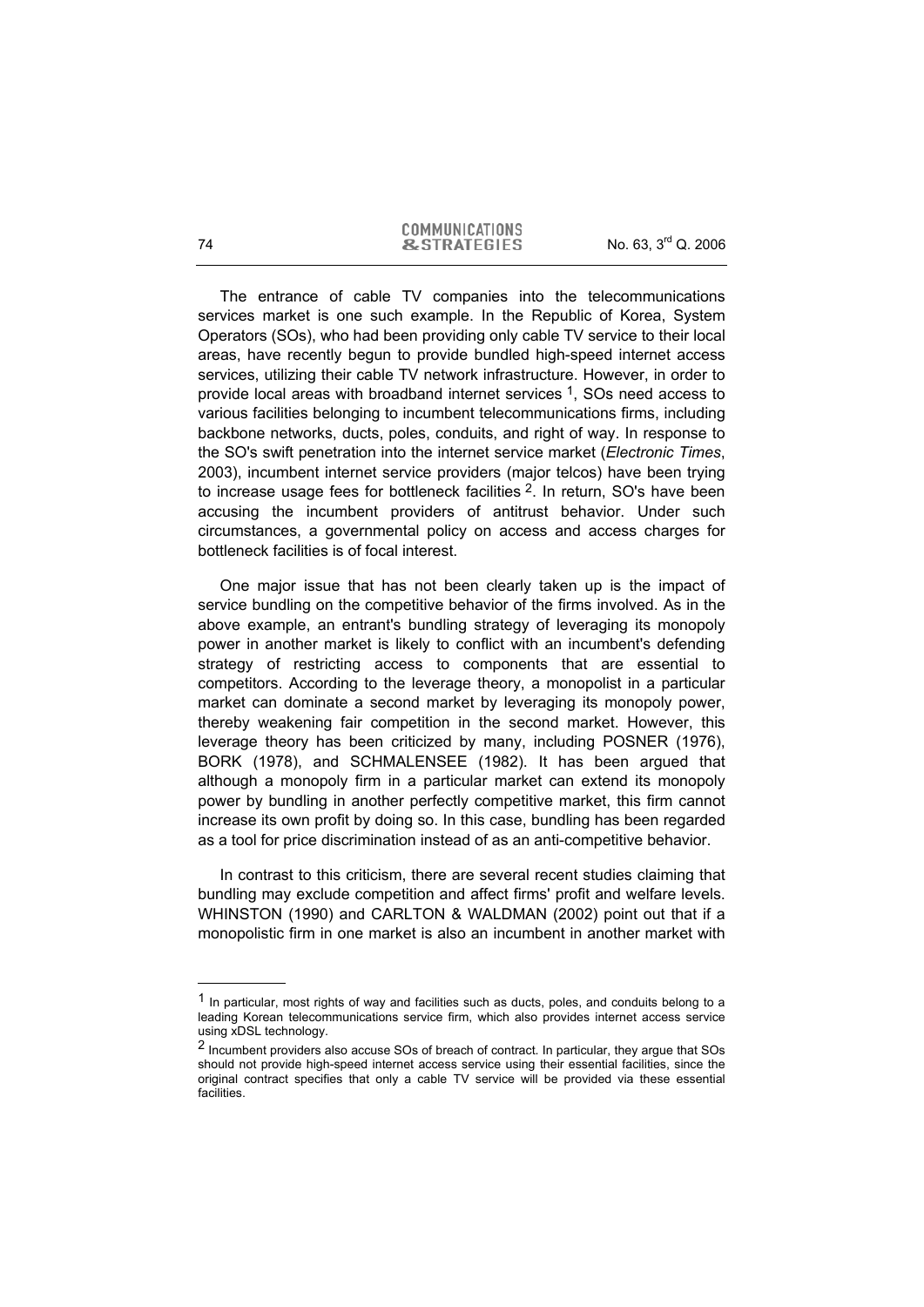l

an oligopoly structure, tying can exclude the entry of potential competitors, by extending the firm's monopoly power. CARBAJO *et al.* (1990) and DENICOLO (2000) suggest that bundling can be utilized as a strategic device for product differentiation and market segmentation, resulting in a relaxation of price competition. Moreover, such a strategic bundling can contribute to enhanced profitability 3.

In our opinion, however, even if SO's are monopolistic in their local cable TV market, they are in a relatively weak position in the broadband internet market in that they must utilize an incumbent's essential facilities for broadband internet service provisioning. This situation is a typical example of a one-way access model. ARMSTRONG (1998) defines one-way access as "a setting where a firm monopolizes an input or group of inputs which is needed by all firms". In such a case, "there is the obvious danger that a network operator controlling key inputs will seek to exclude competitors by setting a high access price" (ARMSTRONG *et al*., 1996). Thus, regulation with regard to access charges is required to ensure socially desirable results (ARMSTRONG, 1998; LAFFONT & TIROLE, 2000).

To address these market conditions, this paper develops a simple duopoly model, in which an entrant competes with an incumbent by offering a bundled service, while utilizing a one-way access that the incumbent possesses. Our model setting is similar to that of WHINSTON (1990), with two key differences. Firstly, while a monopolistic firm in a market is an incumbent in the other market in Whinston's model, our model assumes a setting where a monopolistic firm in one market is an entrant in a new market. Secondly, the aforementioned one-way access setting is incorporated.

Most analyses utilizing the Hotelling location competition model have assumed full market coverage (WHINSTON, 1990; ARMSTRONG, 1998; FOROS *et al*.. 2001). In other words, these analyses implicitly assumed that consumers' valuation for services offered by the market were sufficiently high enough that all consumers subscribe to one service or the other. Under this assumption, profits and market shares of two firms are dependent upon the price differential. Thus, an interaction between two firms is explicitly incorporated in the model. In contrast, when the market is not fully covered, each firm behaves monopolistically within its respective local market. In this case, an interaction between two firms via price diffential is not explicitly

 $3$  Refer to CHOI (2004) for a summary of research issues and results on leverage of tying.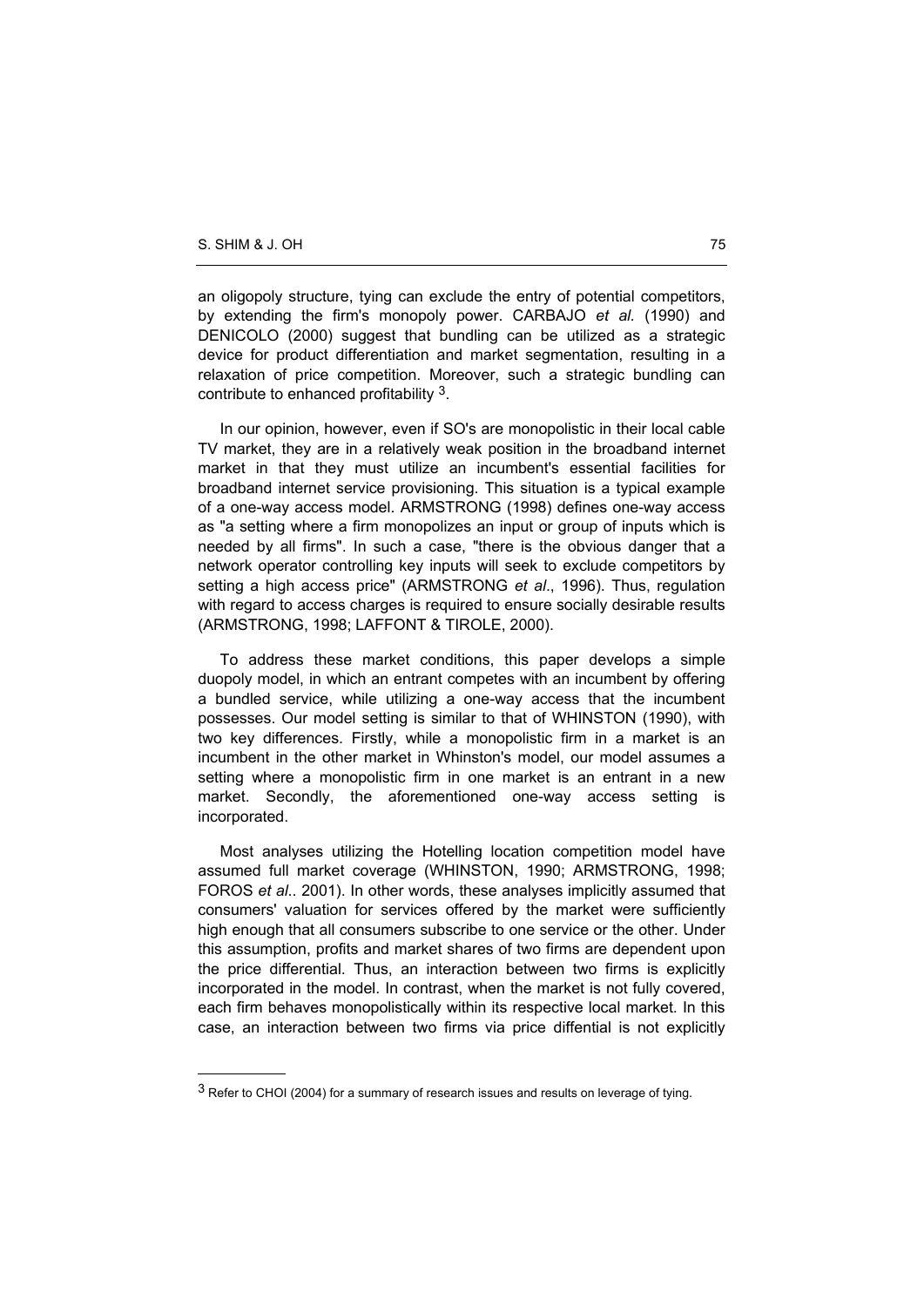present. On the other hand, since an entrant must have an access to an incumbent's essential facilities, an explicit interaction between two firms via a one-way access charge is present in both cases.

Our model can be applied to a number of other telecommunications and media convergence contexts. For example, CATV SO's are also entering the voice telephony market with the upcoming VOIP service as part of their "triple service" plan along with the aforementioned broadband internet service. Following a similar logic to the broadband internet service market case, entrant SO's need to pay an access charge to incumbent telcos; the determination of the level of this access charge and its impact is a focal policy issue.

As another example, a Korean mobile carrier has just launched a service enabling subscribers to the mobile service to initiate or receive voice calls at the wireline telephony rate when these calls are initiated or received in the vicinity of their wireline telephone terminal. In this case, the mobile carrier is bundling its wireless telephony service with an additional cheapter mobile – wireline telephony service, in which case the mobile carrier needs to pay the access charge to the wireline service carrier. Consequently, the wireline carrier is in direct competition with the mobile carrier in its market due to the mandated interconnection duty imposed on the wireline carrier. Since the launch of this service in 2006, the determination of the level of access charge for both inbound and outbound calls for this mobile carrier, and eventually, the level of access charge for all telecommunications services, has been an active policy issue in the Korean telecommunications market (MUNHWAILBO, 2006).

In this paper, along with a model for bundling incentives, the following issues are addresed. Firstly, we explore whether there is an incentive to enter a broadband internet access market by bundling, and, if so, under what conditions these incentives exist. In addition, we explore how a cable TV provider's penetration into the market by bundling affects the incumbent. We subsequently examine how social welfare is affected by the level of the access charge for bottleneck facilities and determine an optimal level of access charge for maximizing social welfare.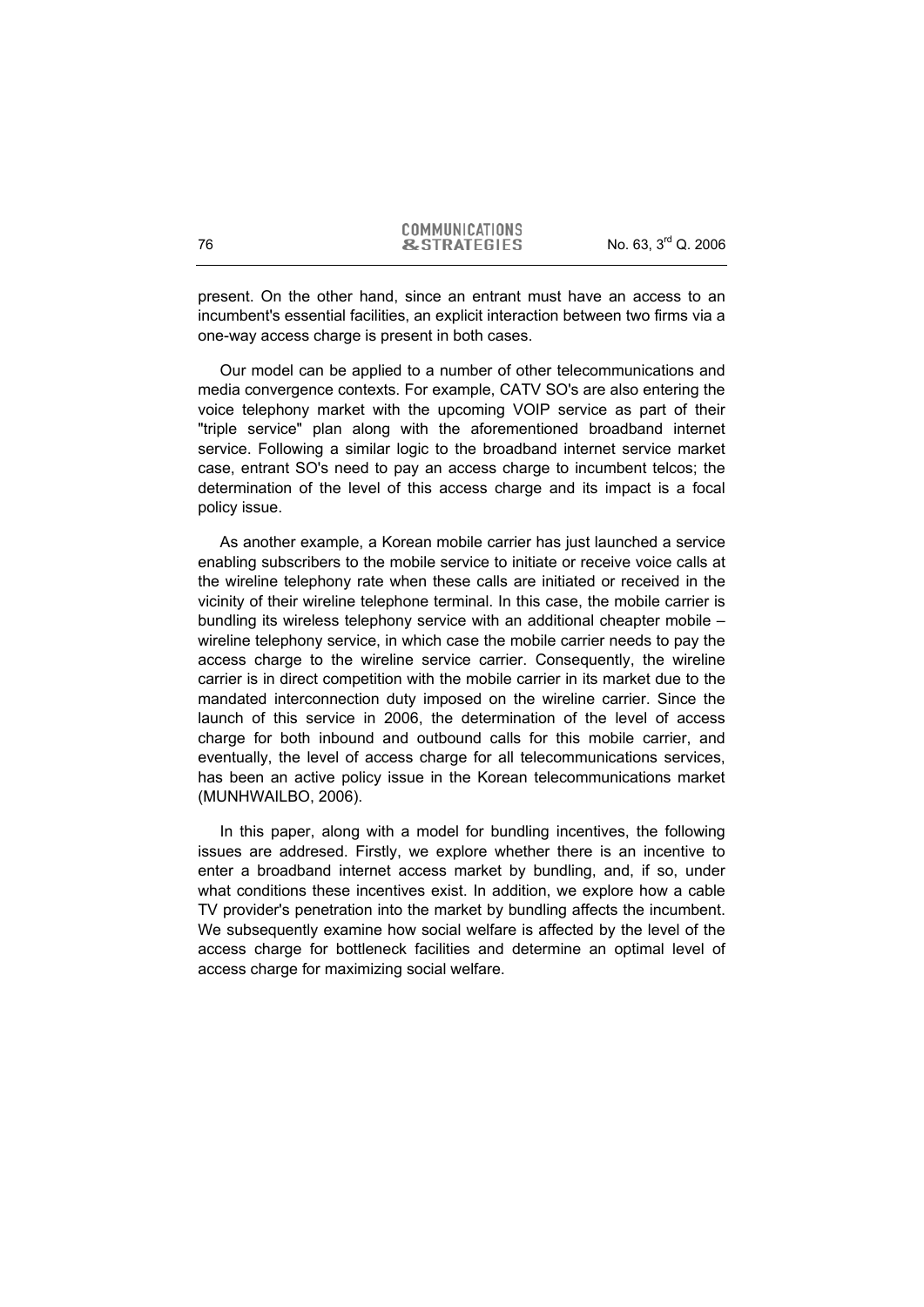# **The model**

Suppose there are two independent markets, market 1(M1) and market 2(M2), where market 1 is a cable TV service market, and market 2 is a broadband internet service market. Let firm 1 be a monopolistic cable TV service provider in market 1 and firm 2 be an incumbent internet service provider in market 2. Firm 1 considers entering market 2.

For convenience, the size of the potential consumer pool is normalized to 1. Suppose that half of the potential consumer pool place high reservation value  $(v_H)$  on the cable TV service, and the other half place a low reservation value  $(v_L)$  on the cable TV service, where  $v_L < v_H$ . Firm 1 faces a constant marginal cost,  $\,c_{M1}^{}$  where  $\,c_{M1}^{} < \nu_{L}^{}$ . Clearly, firm 1's profit is  $(v_H - c_{M1})/2$  at price  $v_H$  and  $(v_L - c_{M1})$  at price  $v_L$ . For simplicity, we assume that  $(v_H - c_{M1}) / 2 \ge (v_L - c_{M1})$ , in which case the best pricing strategy of firm 1 in market 1 is to set the cable TV service price at  $\emph{v}_{H}$  .

In market 2, firm 2 is an incumbent broadband internet service provider, and firm 1 is a potential entrant. These two firms compete a la Hotelling in market 2. We denote the location of a consumer on a unit interval by  $x$ ,  $x \in [0,1]$ , in which consumers are uniformly distributed. Suppose firm 1 is located at  $x_1 = 0$  and firm 2 at  $x_2 = 1$ . Broadband internet service offerings of the two firms are assumed to provide the same value of  $v_{M2}$  . However, a consumer *x* is charged a transportation cost of  $t|x-x_i|$  when subscribing to the service offered by the firm with location  $x_i$ ,  $i=1,2$ . This transportation cost represents disutility from the discrepancy between a firm's service and the most preferred service by a consumer.

Following CARTER & WRIGHT (1999), we assume that firm 2 has an incumbent advantage due to first-mover advantages and brand loyalty by adding a term  $x_it\beta$  ( $i = 1, 2$  ,  $0 \le \beta \le 1$ ) to the consumers' utility function, as in [1]. As a result of this term, a consumer located at *x* is shifted towards the location of firm 2 by  $\beta$ . When  $\beta = 0$ , market 2 is characterized as symmetric competition, whereas when  $\beta = 1$ , consumers located at  $x_1$  may prefer firm 2's service, even although the prices of the two services are the same.

Let's assume that firm  $i$  charges customers with price  $p_i$ . Then the utility of a consumer located at *x* who would subscribe to firm *i* 's internet service is represented as:

$$
U_i = v_{M2} - t|x - x_i| + x_it\beta - p_i \quad i = 1, 2, \ x_1 = 0, \ x_2 = 1
$$
 [1]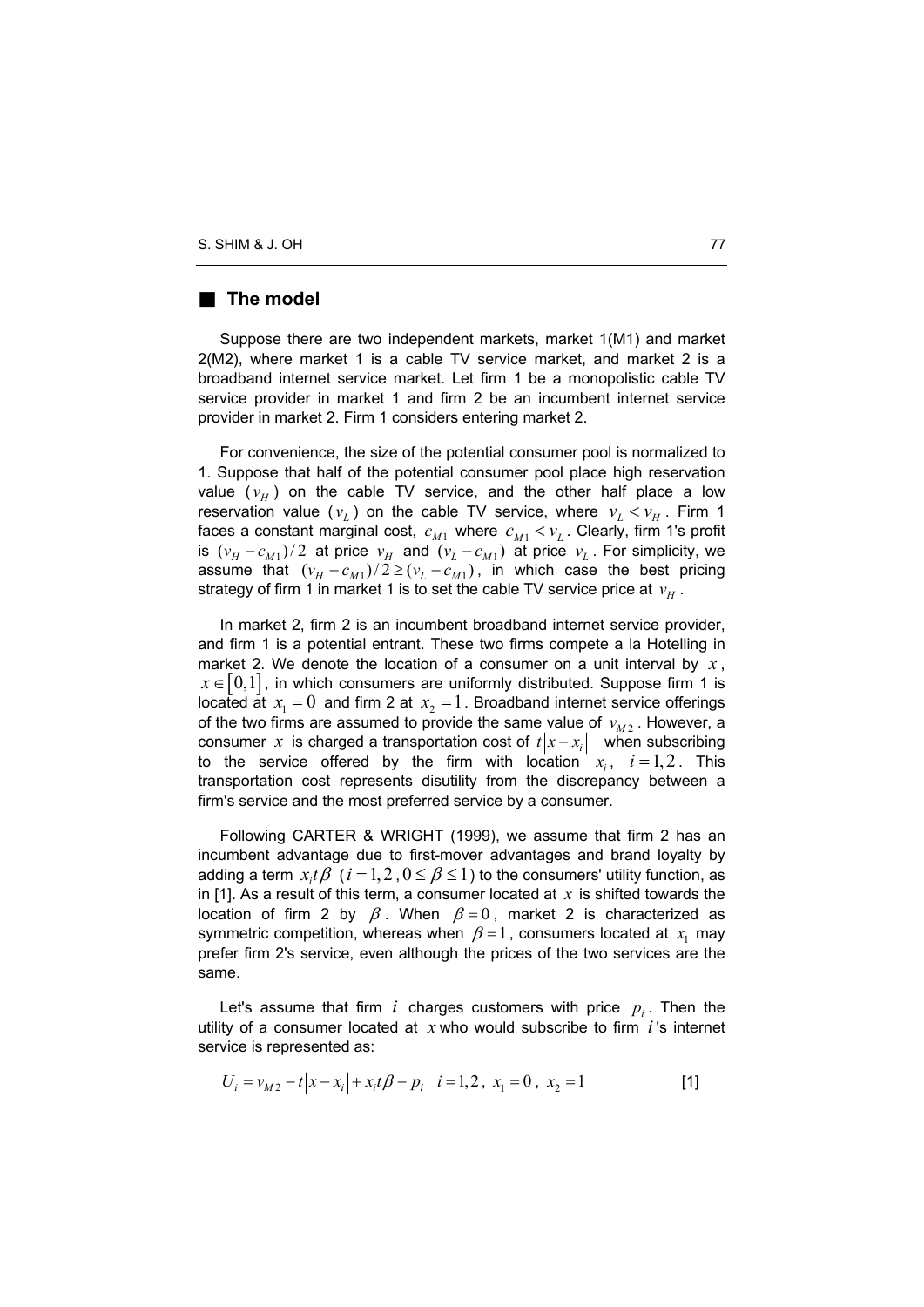Firm 2 possesses bottleneck facilities to which firm 1 must have an access for service provision. Let *c* denote firm 2's cost of managing and repairing its bottleneck network facilities, and let *a* be the access charge imposed upon firm 1 per unit demand, which is imposed by regulation. In addition, there is a general cost such as general management, sales and administration, database management, and advertising for the two firms, which is denoted by  $c_{M2}$ . Thus, the total unit cost of operating in market 2 for firm 2 is  $c_{M2} + c$  and that for firm 1 is  $c_{M2} + a$  . In this environment, firm 1's bundled service provides consumers with two options: consumers may purchase the cable TV service only, or they may purchase the bundled service <sup>4</sup>. On the other hand, if firm 1 chooses not to offer a bundled service, firm 1 will offer the broadband internet service in market 2 independent of market 1<sup>5</sup>. Table 1 summarizes model variables and parameters present in this paper.

Due to significant differences in the results of the analysis, the business environment is categorized into two cases according to whether the market is fully covered or not. Full market coverage refers to the case in which the sum of consumers with positive utility, i.e.,  $U(x_i) \geq 0$ ,  $i = 1,2$ , is higher than 1. On the other hand, the partial market coverage case corresponds to the situation where the sum of consumers with positive utility is less than 1. This definition of full and partial market coverage cases leads to restrictions on model parameters which we refer to as "market coverage condition".

In addition, we place additional assumptions of "non-negative market share conditions" for players 1 and 2 in order to further specify the range of the model parameters. These technical assumptions are fully developed in the annex  $6$  for both the full and the partial market coverage cases, which are assumed to hold for respective scenario.

-

<sup>&</sup>lt;sup>4</sup> Note that consumers cannot subscribe to the broadband internet access service without the cable TV service from firm 1. Therefore, our model can be regarded as a partial mixed bundling model. Accordingly, if consumers have already subscribed to firm 1's cable TV and need an internet access service, they can either purchase firm 1's bundled service or subscribe to firm 1's cable TV service and firm 2's broadband internet access service.

<sup>5</sup> Here, we are considering the situation whereby a cable TV service provider enters the broadband internet service market and provides its existing cable TV subscribers with the choice of bundled service. Consequently, the case in which consumers can subscribe only to firm 1's broadband internet service is excluded. This modeling assumption emphasizes the cable TV service provider's strategy of leveraging the monopoly power of its existing cable TV market.

<sup>&</sup>lt;sup>6</sup> The annex is available on C&S website: www.comstrat.org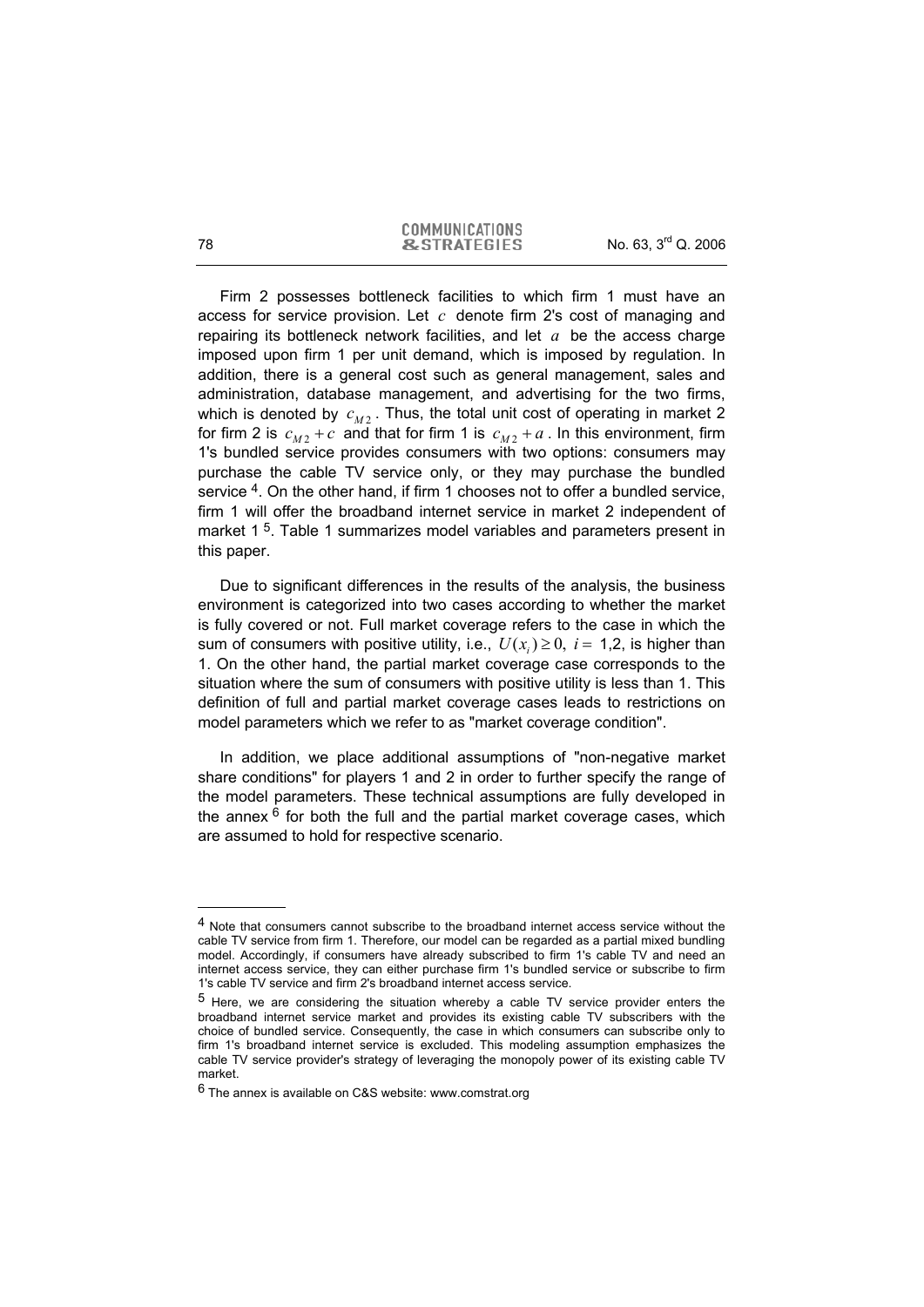| . apro 1 - Mouer variables and parameters |                                                                                                        |  |  |  |  |  |
|-------------------------------------------|--------------------------------------------------------------------------------------------------------|--|--|--|--|--|
| $v_H$                                     | High reservation price of consumers in market 1                                                        |  |  |  |  |  |
| $\mathcal{V}_L$                           | Low reservation price of consumers in market 1                                                         |  |  |  |  |  |
| $v_{M2}$                                  | Reservation price of consumers in market 2                                                             |  |  |  |  |  |
| $\boldsymbol{\mathcal{X}}$                | Location of a consumer or a firm in market 2                                                           |  |  |  |  |  |
| $\bar{t}$                                 | Disutilify associated with a unit distance between a consumer<br>and his/her ideal service in market 2 |  |  |  |  |  |
| $\beta$                                   | Extent of consumer loyalty towards firm 2 in market 2                                                  |  |  |  |  |  |
| $c_{M1}$                                  | Firm 1's constant marginal cost in market 1                                                            |  |  |  |  |  |
| $\mathcal{C}$                             | firm 2's maintenance cost of bottleneck network facilities                                             |  |  |  |  |  |
| $\mathfrak a$                             | access charge imposed upon firm 1 per unit demand                                                      |  |  |  |  |  |
| $c_{M2}$                                  | general managenet cost in market 2 for both firms                                                      |  |  |  |  |  |
| $i = 1, 2$<br>$\alpha_i$ ,                | Market share of firm i                                                                                 |  |  |  |  |  |
| $p_1^{W B}$                               | Firm 1's price of bundled service in market 2                                                          |  |  |  |  |  |
| $p_2^{WB}$                                | Firm 2's price in market 2                                                                             |  |  |  |  |  |
| $U_1^H (U_1^L)$                           | Net utility of subscribers of the bundled service with reservation                                     |  |  |  |  |  |
|                                           | price of $v_H$ ( $v_L$ )                                                                               |  |  |  |  |  |
| $\Pi_i^{WB*}, i = 1,2$                    | Firm i's optimal profit when firm 1 bundles                                                            |  |  |  |  |  |
| $\overline{\Pi_i^{WOB}}^*$ , $i=1,2$      | Firm i's optimal profit when firm 1 does not bundle                                                    |  |  |  |  |  |
| $CS_i^{WB}$ , $i=1,2$                     | Consumer surplus for firm i when firm 1 bundles                                                        |  |  |  |  |  |
| $CS_i^{WOB}, \quad i=1,2$                 | Consumer surplus for firm i when firm 1 does not bundle                                                |  |  |  |  |  |

|  |  |  |  | Table 1 - Model variables and parameters |
|--|--|--|--|------------------------------------------|
|--|--|--|--|------------------------------------------|

# **Full market coverage case**

This section analyzes firm 1's incentive for service bundling in market 2, its effect on firm 1, and the welfare-maximizing access charge in a case where there is full market coverage. In doing so, the profit levels under various strategies of the entrant are compared, and conditions under which the entrant has the incentive for service bundling are derived. Derivations of equilibrium price, profit levels bundling incentives and social welfare results for both full and partial market coverage cases are supplied in annex 7.

l

<sup>7</sup> See: www.comstrat.org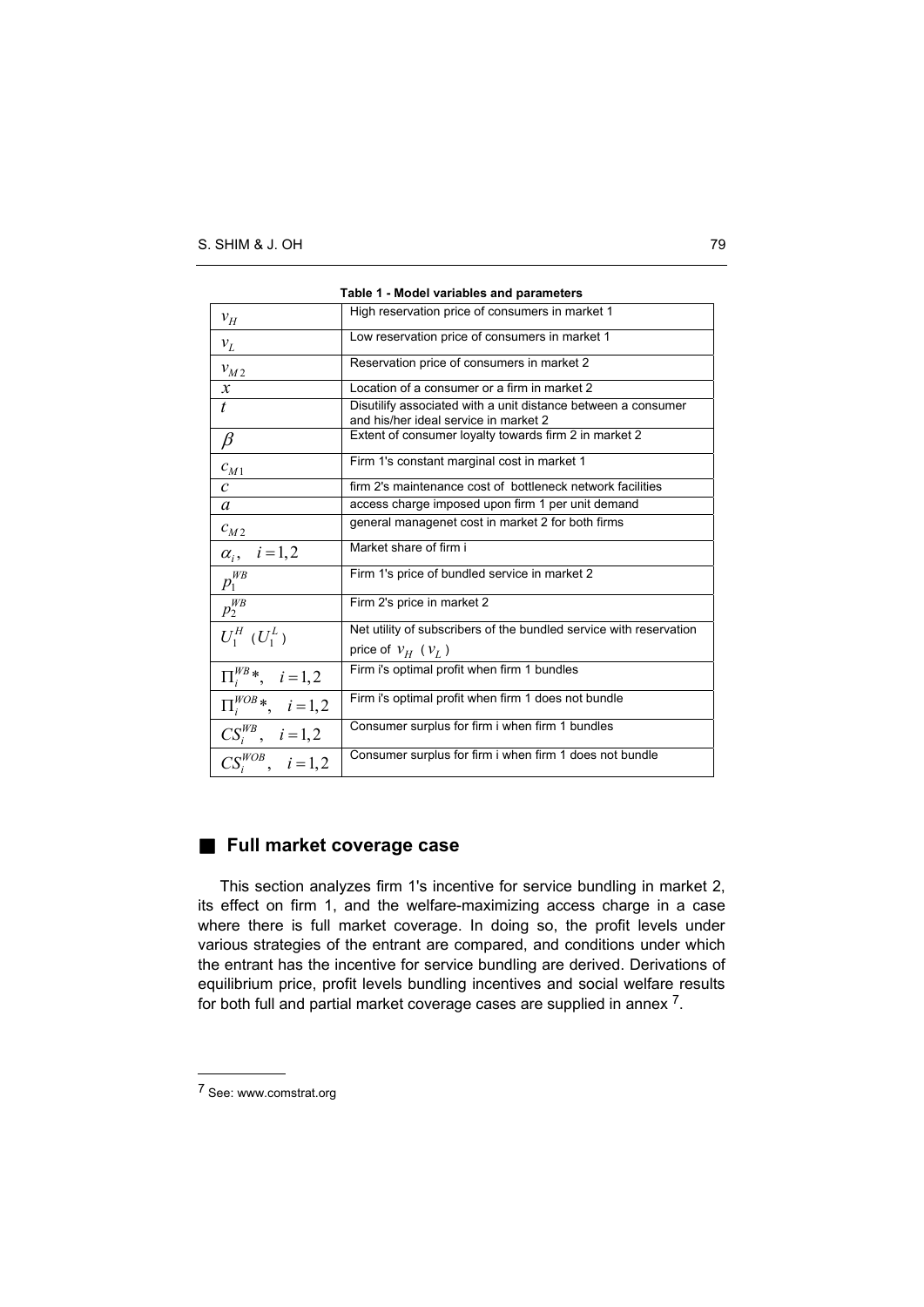#### **Incentive for service bundling and the effect on the incumbent**

Firm 1 will offer bundled service when  $\Pi_1^{WB} * - \Pi_1^{WOB} * \geq 0$  which translates into the condition of  $t(3 - \beta) \geq \phi_1$ <sup>8</sup>.

We remark that firm 1's incentive for bundling is independent of the level of access charge. Even if the level of access charge is above the marginal cost of providing it, *c* , firm 1 is not affected by an increase in the access charge. This is due to the fact that under full market coverage case, both firms' optimal pricing decision in the presence of an access charge compared to the case without an access charge is to increase the service price by the amount of the access charge. Moreover, the entrant's demand level is dependent only on the price differential between the incumbent and the entrant, not on the absolute level of respective service's price regardless of whether the entrant bundles or not. In this case, since both players' optimal pricing in the presence of an access charge is to increase the respective service price by the amount of the access charge, the price differential between two firms will be the same regardless of the level of access charge, thereby leaving the entrant's profit level unaffected by the level of the access charge in both bundling and no-bundling cases. For this reason, the entrant's incentive to bundle is independent of the level of the access charge under full market coverage condition. Of course, this result holds assuming that the level of access charge is set so that full market coverage condition is maintained. On the other hand, the incumbent's profit, regardless of whether the entrant bundles or not, is directly proportional to the level of the access charge.

Moreover, when consumers' disutility from being remote from their ideal service (as reflected by a higher  $t$ ), the bundling incentive condition becomes easier to satisfy. A higher service differentiation in market 2 leads to a higher incentive for service bundling by firm 1. When a monopolistic firm in one market enters another market, a lower substitutability (higher differentiation) between the two firm's services makes the entrant's bundling a more effective way to leverage its monopoly power in another market.

We now turn our attention to the effect of the entrant's bundling strategy on the incumbent firm's profit, given a fixed level of access charge, *a* , by considering the profit differential between cases with and without bundling.

-

 $8$  Annex – available on C&S website – contains detailed derivation and variable specifications for this and following results. See: www.comstrat.org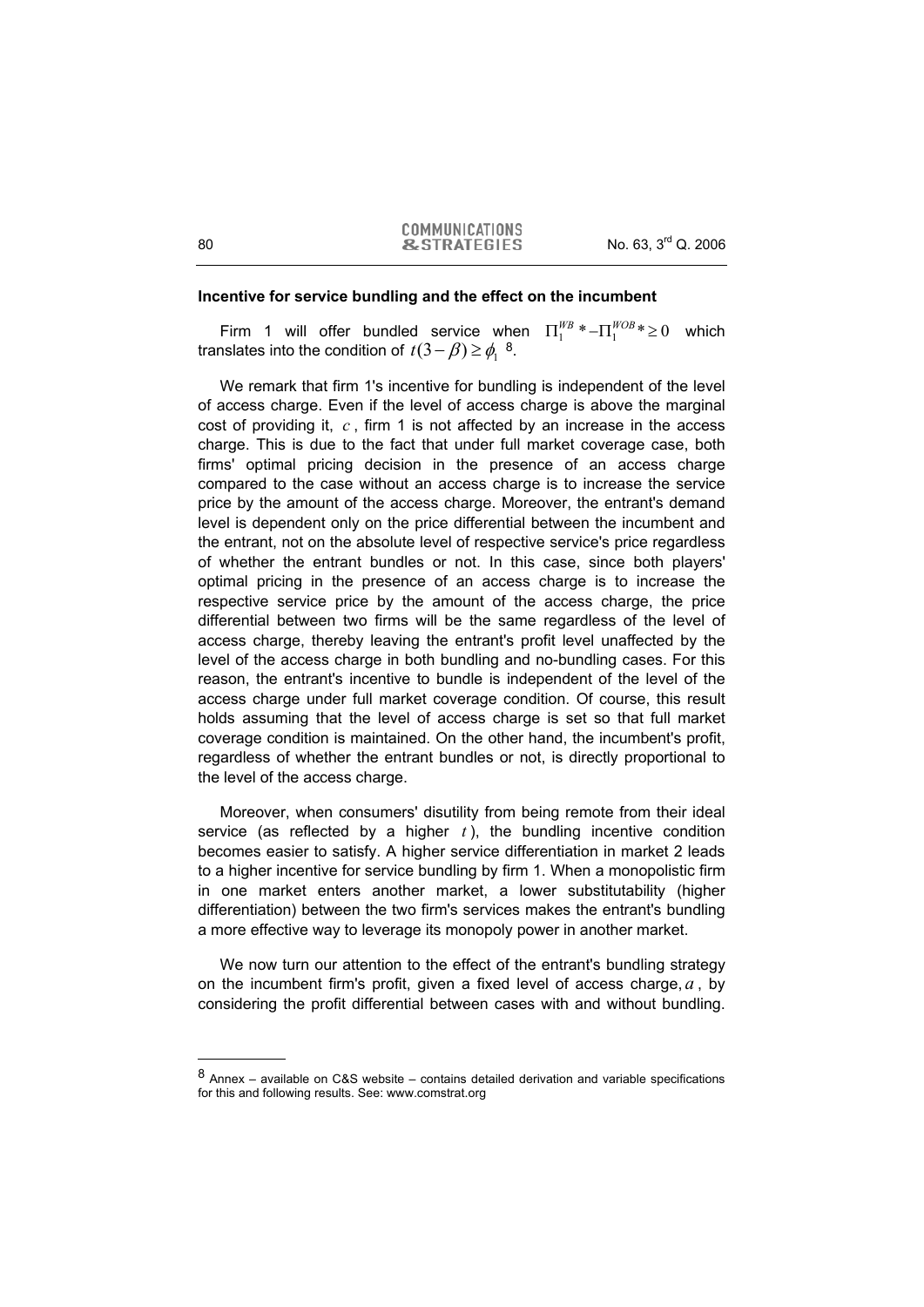We show that firm 1's bundling strategy always reduces firm 2's profit, i.e.,  $\alpha$   $\alpha$ 2  $\Pi_2^{WB} - \Pi_2^{WOB}$   $\leq 0$ . These findings are summarized in proposition 1.

*Proposition 1. Entrant's incentive for bundling and its impact on the incumbent's profit under full market coverage* 

- The entrant's profit and incentive for service bundling are independent of the level of access charge imposed by the incumbent;

- The more differentiated the broadband internet access service is, the more likely the entrant will prefer a bundling strategy;

- The entrant's bundling strategy always reduces the incumbent's profits.

#### **Social welfare**

l

Let consumer surplus for firm 1 and firm 2 be  $CS_1^{WOB}$  and  $CS_2^{WOB}$ , respectively, when firm 1 does not undertake bundling strategy. Then,

$$
CS_1^{WOB} = \int_0^{x^*} (\nu_{M2} - tx - p_1) dx, \quad CS_2^{WOB} = \int_{x^*}^1 (\nu_{M2} - t(1-x) + t\beta - p_2) dx
$$

 $CS_1^{WB}$  and  $CS_2^{WB}$ , the consumer surplus for firm 1 and firm 2 when firm 1 adopts a bundling strategy, are derived in the similar way. With some algebraic manipulation, we can easily show that regardless of firm 1's strategy, the total consumer surplus has the form of −*a* + a constant term where the constant term is independent of the level of access charge.

The total social welfare can now be derived by combining the consumer surplus and the industry profit. We denote the total social welfare of the two cases by  $W^{WOB}$  and  $W^{WB}$  <sup>9</sup>. It is observable that the total social welfare is not dependent on the level of access charge, as long as the full market coverage condition is satisfied. However, the level of the access charge redistributes the total surplus between consumers and the incumbent. The decrease in the total consumer surplus from a higher access charge is directly translated into an increase in the incumbent's profit.

<sup>9</sup> Actual expressions are specified in the annex. See: www.comstrat.org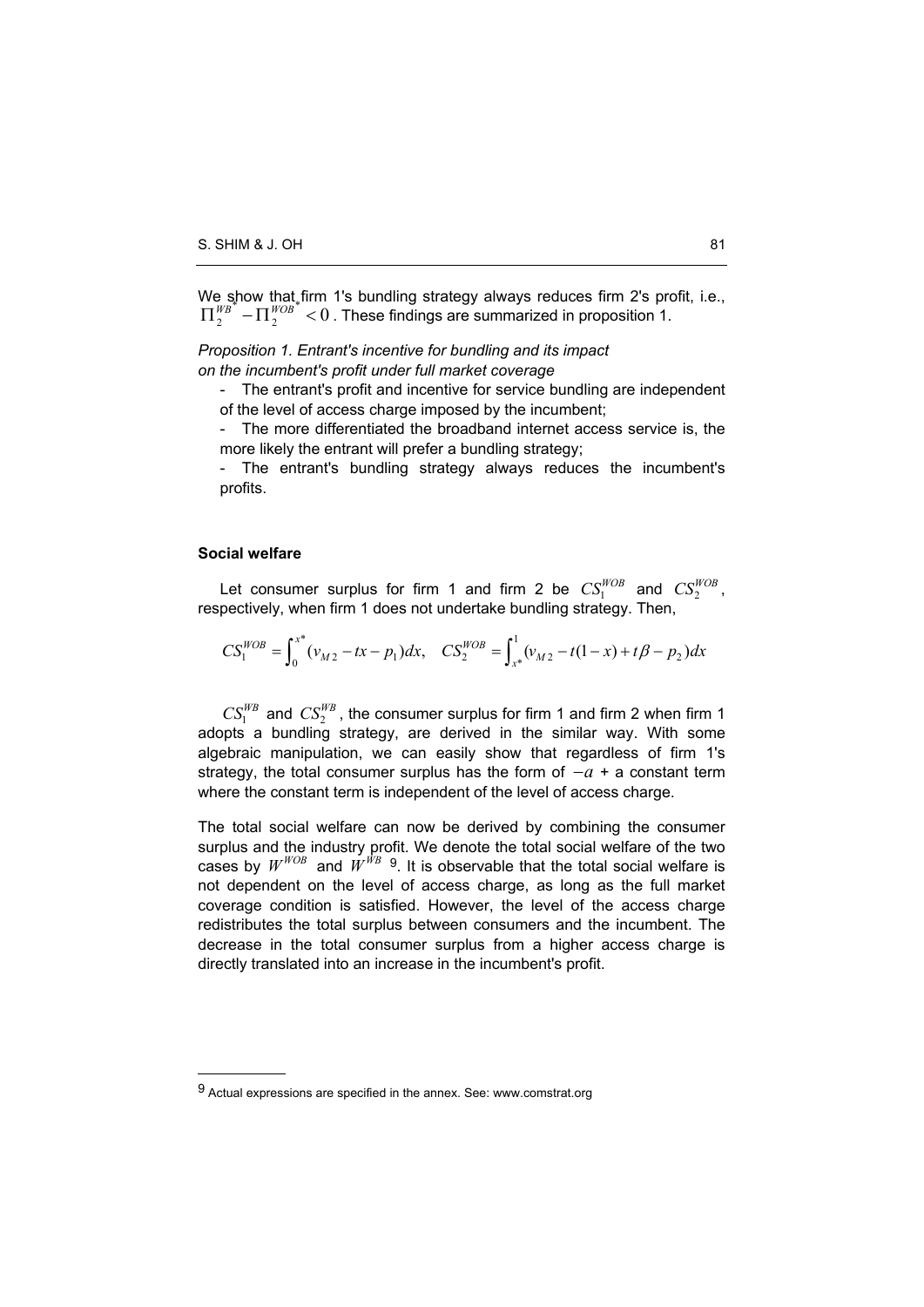*Proposition 2. Welfare results under full market coverage* 

The total social welfare is independent of the level of the access charge when the full market coverage condition is satisfied;

- A change in the level of the access charge redistributes the surplus between the consumers and the incumbent.

# **Partial market coverage case**

When market 2 is not fully covered, the market shares of firm 1 and firm 2 are determined by the number of consumers with the net utility  $U_i \geq 0$ . Thus, the market shares of firm 1 and 2 are  $\alpha_1 = s_1 = x_1^*$  and  $\alpha_2 = s_2 = 1 - x_2 * 10$ .

In this case, note that the two firms possess local monopoly power within their own markets. Consequently, a small change in one firm's price does not affect the other firm's demand.

#### **Incentive for service bundling and the effect on the incumbent**

Firm 1 has an incentive for service bundling if and only if  $\Pi_1^{WB}*(a) - \Pi_1^{WOB}*(a) \geq 0$ . We can easily show that service bundling is profitable for the entrant if  $a \leq (v_M, -c_M, ) - \phi$ .

When the market is not fully covered, the access charge becomes an important factor determining the incentive for service bundling. Specifically, a higher access charge imposed by the incumbent discourages the bundling incentive of the entrant. An economic intuition behind this difference in the important factor for bundling incentive under full and partial market coverage cases is the following: when the market is partially covered, each firm behaves as a local monopolist. In this case, due to the the access charge that the entrant has to pay the incumbent, the profit of each firm is directly influenced by the level of access charge, unlike the full market coverage case. A low level of access charge directly translates into a low cost of providing the broadband internet service for the entrant. It follows that, since the cost of providing the bundled service is cheaper than the sum of cost of

-

<sup>&</sup>lt;sup>10</sup> For definitions of  $S_1, S_2$ , please consult the annex: www.comstrat.org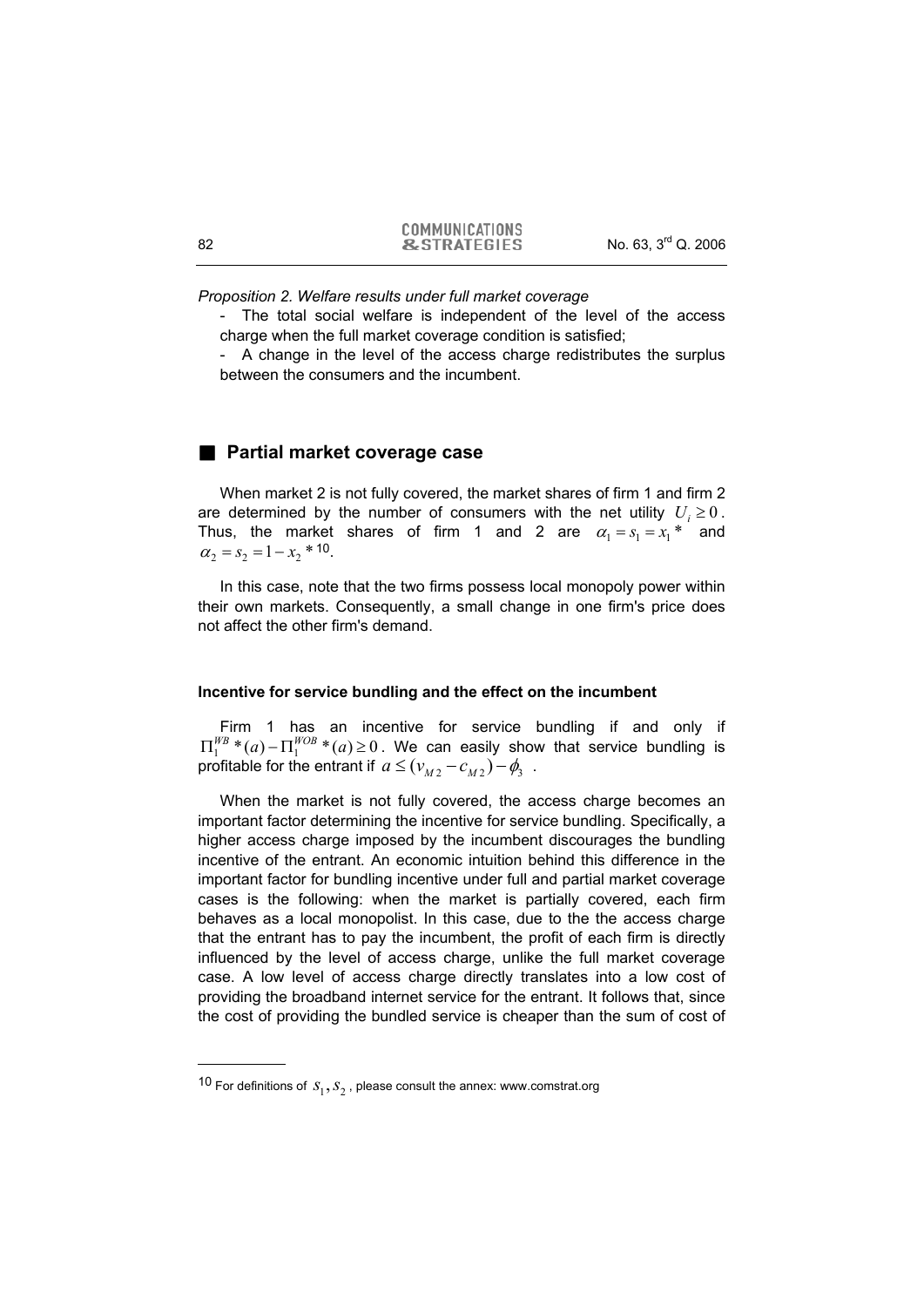each service separately provided by respective firms, the entrant can induce consumers with low value for CATV service to subscribe to the bundled service, thereby increasing its profit.

In contrast to the case of full market coverage, the incumbent's profit increases as the access charge increases. The price reduction by the entrant, in accordance with its bundling strategy, does not affect demand for the incumbent's service, since market 2 is locally monopolized. On the other hand, the increased demand for the entrant's service, due to the price reduction, increases the incumbent's revenue from the access charge imposed by it. Consequently, if the access charge is set above the cost, the incumbent's profit increases because of the entrant's service bundling.

#### *Proposition 3. Entrant's incentive for bundling and its impact on the incumbent's profit under partial market coverage*

- The entrant has an incentive to bundle services when the access charge imposed by the incumbent is sufficiently low due to the fact that a low access charge directly translates into a low operating cost for the entrant under partial market coverage case;

If the access charge is set above the cost of operating the essential facilities, the entrant's bundling strategy enhances the incumbent's profitability.

# **Social welfare**

l

In contrast with the full market coverage case, the level of total social welfare depends on the level of the access charge when the market is not fully covere  $11$  This total social welfare is maximized at  $a_{WOB}$  without bundling and at  $\mathit{a_{WB}}^*$  with bundling.

From figure 1, notice that the total social welfare is maximized at the point where the level of access charge is below the cost *c* associated with the operation and management of the essential facilities.

<sup>11</sup> See the annex for all expressions: www.comstrat.org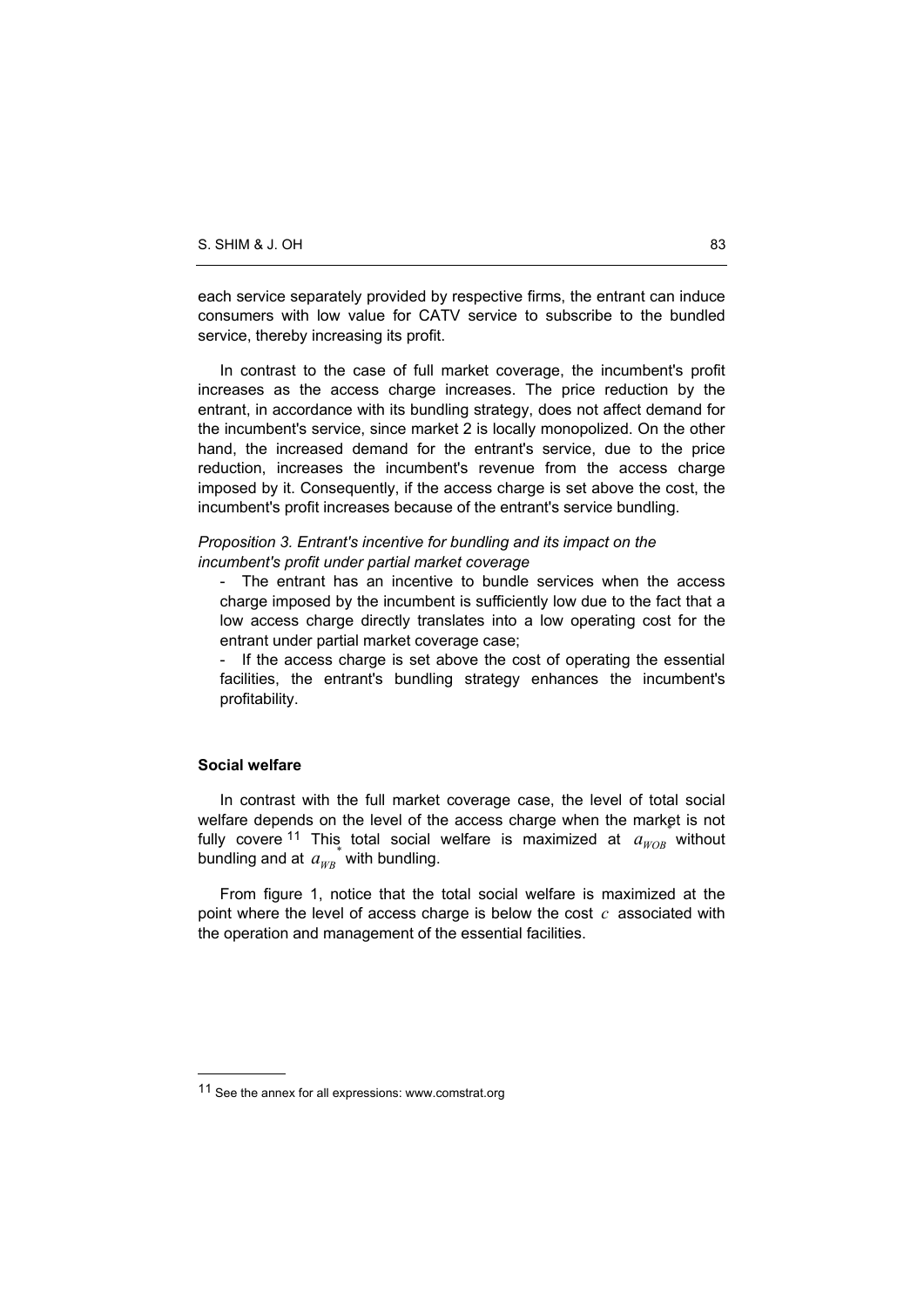

**Figure 1 – Social welfare as a function of level of access charge** 

*Proposition 4. Welfare results under partial market coverage* 

As the access charge increases, the total social welfare first increases and then decreases after reaching the maximum at a certain level of the access charge:

- The access charge corresponding to the maximum level of social welfare is at the level below the unit cost of providing the access.

In practice, one cannot force an incumbent to set the access charge at a level below the provisioning cost *c* for many reasons. One possible solution might be to set the access charge at the level of cost *c* . From figure 1, the social welfare function is maximized when the level of access charge is *c* in the range of  $a \in [c, \infty)$ . Such a cost-based pricing rule is widely accepted in the context of one-way interconnection and access provision. Another approach is to offer a subsidy in exchange for the incumbent's profitability loss. A similar observation and argument was made by ARMSTRONG (1998).

# **Summary and conclusion**

The competition between cable TV service providers and telecommunications firms is the central force shaping the outlook of the convergence era. The broadband internet service market is one prime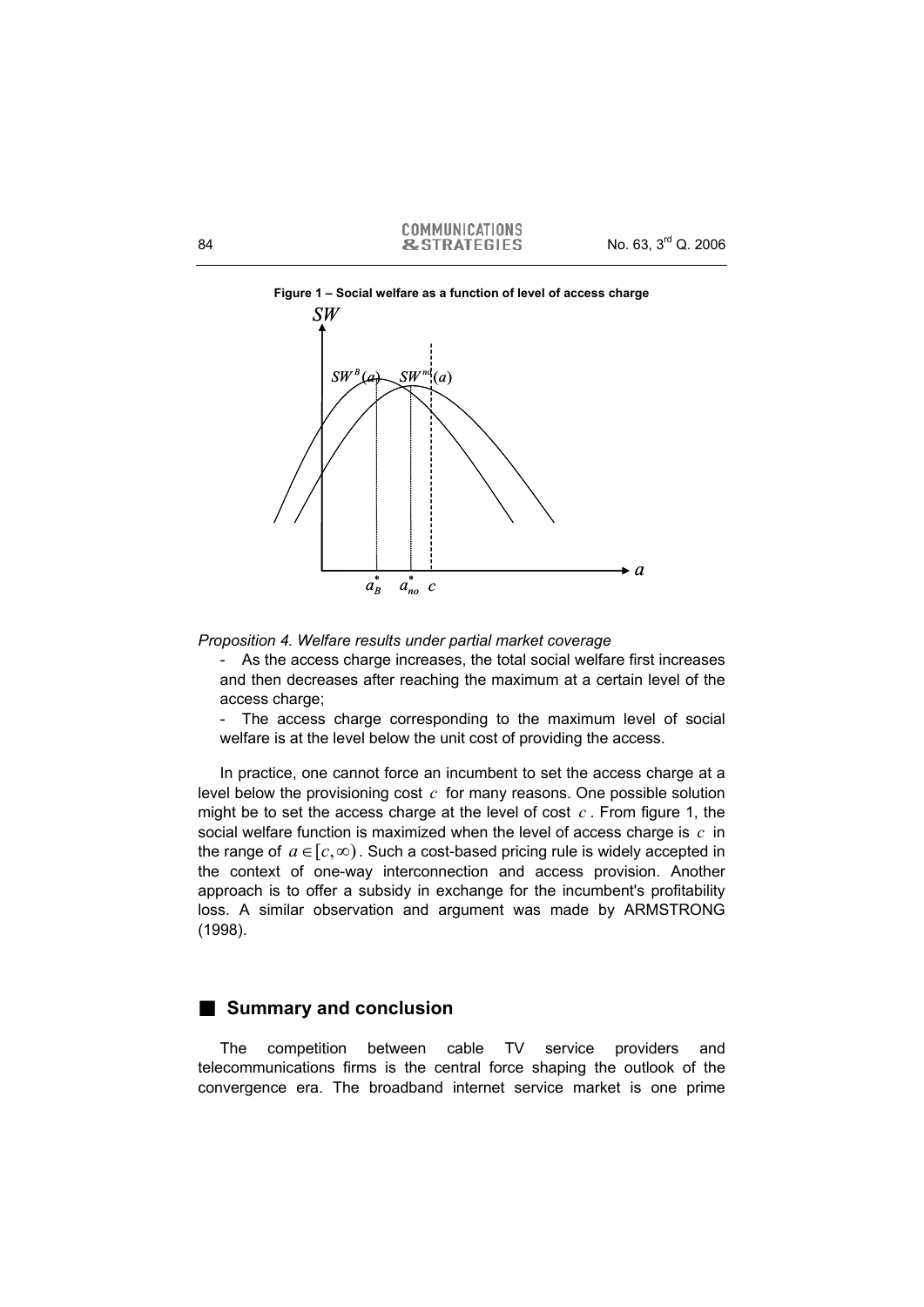example among many service segments in which these two players compete. This paper analyzes the incentive for a cable TV service provider to enter a broadband internet service market. Cases in which the broadband internet market is covered and is not covered are considered, with the focus on the existence of a bundling incentive and bundling strategy's impact on the incumbent broadband service provider. In addition, issues related to the access charges for the bottleneck facilities, such as the impact of the access charges on the total social welfare, as well as the level of the socially optimal access charge, have been explored.

If the market's total valuation for the broadband internet service is sufficiently high, the market will be fully covered. In this case, both the entrant and the incumbent reflect the amount of the access charge onto the service price in order to maximize their profits. As a result, the entrant's bundling incentive is determined independently of the level of access charge.

With more differentiation between services provided by the entrant and that of incumbent, the entrant cable TV service provider has a higher incentive to offer bundled service. This entrance by the cable TV provider lowers the profitability of the incumbent internet service provider, given a fixed level of access charge.

In addition, a change in the level of access charge does not influence the size of the total social welfare. An increase in the access charge decreases the total consumers' surplus; however, it also increases the profit of the incumbent service provider with ownership of the essential facilities. Since a rise in the access charge does not affect the entrant's profit and the total social surplus, these counter-intuitive results may become the grounds for advocates in favor of imposition of a high access charge. On the other hand, the level of the access charge redistributes the net surplus between the incumbent and the consumers. Therefore, the determination of an appropriate level of access charge depends on the judgment of policy makers.

When the market is not fully covered, because of the market's low valuation of the broadband internet service, the results are quite different. The entrant's profit decreases as the access charge increases, which directly affects the bundling incentive of the potential entrant. In this case, the entrant has a bundling incentive when the access charge is sufficiently low. A consequence of the entrant's bundling strategy is that the incumbent's profit increases if the access charge is set above the cost.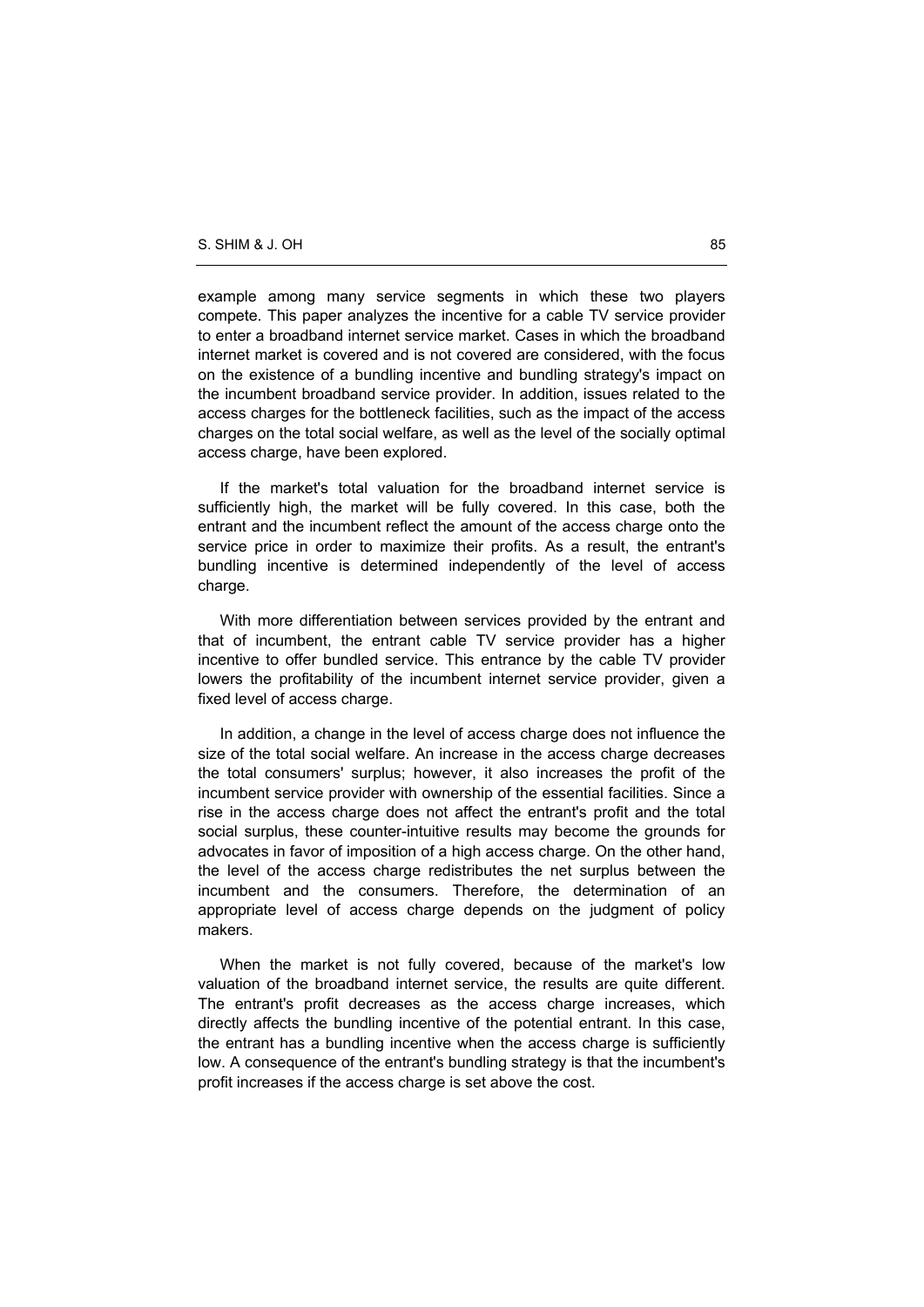Under partial market coverage, the welfare maximizing level of the access charge is below the access provisioning cost. One might interpret the difference between the access provisioining cost and the welfare maximizing leve of access charge as a social subsidy. Since it is unrealistic to set the access charge below its cost, the access charge needs to be determined at the provisioning cost while the differential might be subsidized as a policy initiative. Furthermore, in contrast to the full market coverage case, these results may support the entrant's argument against an increase in the level of access charge.

As a more recent example, the VoIP service poses an issue that shares a similar structure to that depicted by competition in the broadband internet service market. A large telco typically generates nearly a third of revenue through the access charges, according to the California Public Utilities Commision. In this situation, whether the VoIP service is classified as a telephone service or as an information service dramatically changes future profitability of VoIP service providers, including cable TV companies and telcos. In early 2004, as a response to requests from activist groups related to the Free World Dialup VoIP service, the FCC in the USA made a temporary ruling that VoIP is essentially an information service and not a telephone service, and thereby will not bear a regulatory burden (FCC, 2004). In this case, any cable TV companies entering the telephony market via a bundled service of VoIP and cable TV will be exempt from the access charge imposition, thereby dramatically increasing their cost competitiveness. However, shortly after making this decision, the FCC initiated a more fundamental examination of the identity of VoIP in response to arguments for regulating VoIP by telcos. The initial findings of the FCC stated that internet telephony services that do not touch the PSTN are information services and will not be charged access fees, but will be subject to social obligations. Nevertheless, under neither scenario are VoIP providers completely free from fees. They are subject to reciprocal compensation fees in return for local interconnection (SHIN, 2006). As another force affecting the outlook of access chage regulation in VOIP market, the Intercarrier Compensation Forum consisting of AT&T corp., Level 3 Communications Inc., SBC Communications Inc. and a number of other telcos, submitted a proposal to the FCC to move towards a unified payment structure and the abolition of fees in 2011. However, Verizon Communications Inc. and BellSouth Corp. subsequently retreated from this movement, complicating the future course of this issue even futher. Nevertheless, VoIP market players seem to agree that the access charge issue is central to the future course of this market as the following remark by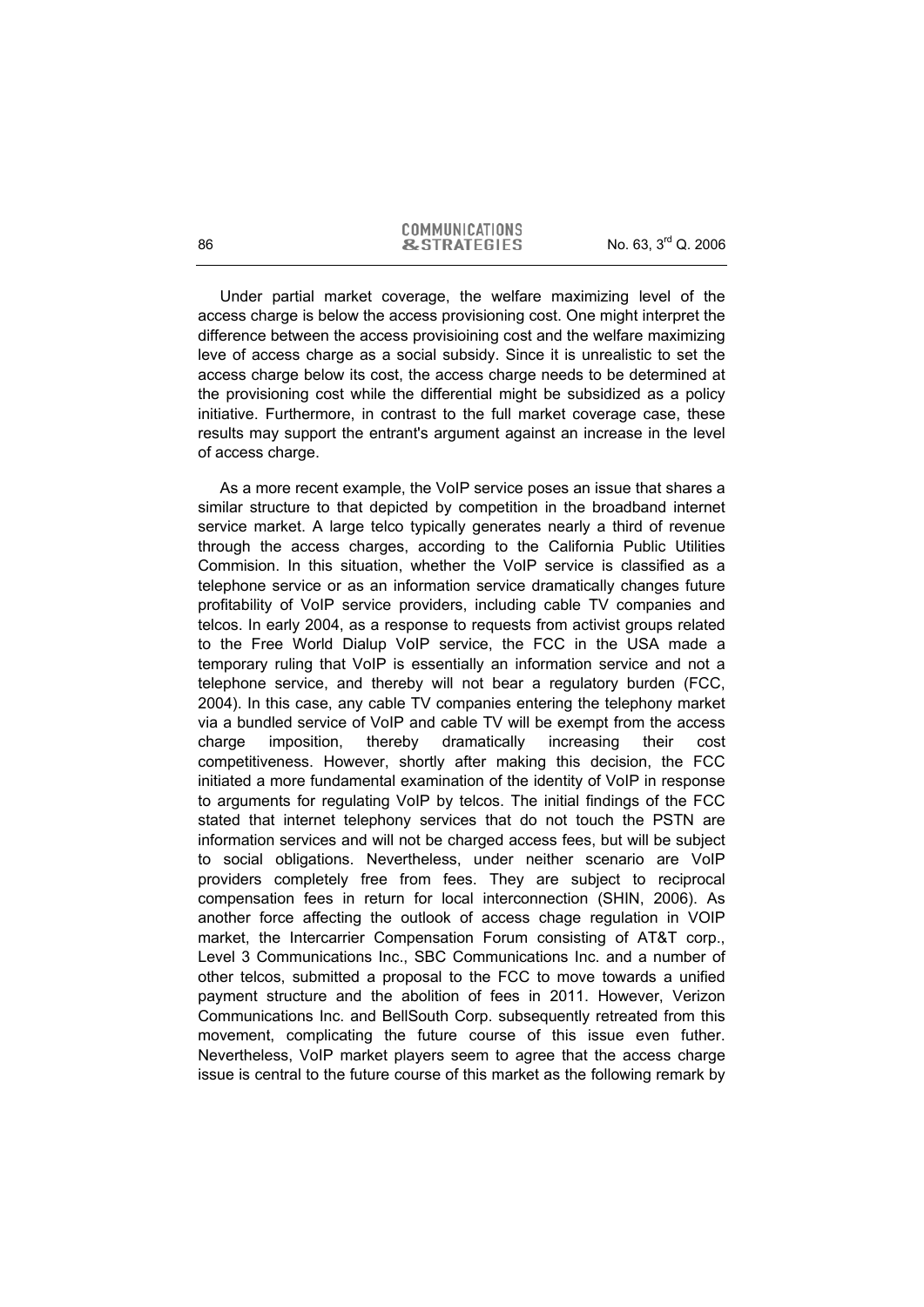Tony Clark, president of the North Dakota Public Service Commision, illustrates: "Really, the VoIP problem is an intercarrier compensation problem more than anything. If you can solve that problem, a lot of the other problems with VoIP go away." (LONG, 2004).

As another example, the IPTV market poses issues that can be addressed by the framework of this paper. In 1998 and 1999, AT&T corp. aggressively acquired cable TV companies such as TCI and Media One, in anticipation of using their networks to launch a bundled telephony and IPTV service, thereby competing with cable TV companies. One of the major predicted benefits of these actions was the avoidance of the huge access charges AT&T would have had to pay the local access network owner for the IPTV service. However, the unforeseen technological hurdle of converting the one-way network into the two-way communications network at the time forced AT&T to drop its attempt to pursue the IPTV service. The U.S. telcos that have launched IPTV services more recently, such as Verizon communications Inc. and SBC Communicatinos Inc., have bypassed the access charge issue since they own local loop facilities (Emerging Technology Report, 2006).

In the aforementioned examples of VoIP and IPTV markets, cable TV providers and telcos alternately took the roles of the entrant and the incumbent where the entrant tries to compete in the incumbent's market by bundling its own service. Moreover, the market force and regulatory guidance on the access charge is critical to each player's viability in both scenarios.

Given this importance of access charges to market performance, the distinction between full and partial market coverage cases can serve as a useful benchmark for policy makers. In cases of service bundling with access charges as described in this paper, the policy alternative is two-fold: 1) whether to allow the new service provider to bundle by entering a new market and 2) at what level the access charge should be imposed on the incumbent. With regard to the first alternative, trends towards liberalization in the telecommunications market, as well as recent trends towards digital convergence, have tended to favour the tolerance of bundling strategies for players entering a new market in most developed countries. In the USA, the FCC has been very supportive of cross entrance by cable TV and telcos into each other's market since the Communications Act of 1996. The Communication Act of 2003 in the U.K. initiated the launch of Ofcom, which now regulates both the broadcasting and telecommunications industries in anticipation of the launch of these convergence services (LIM, 2004). In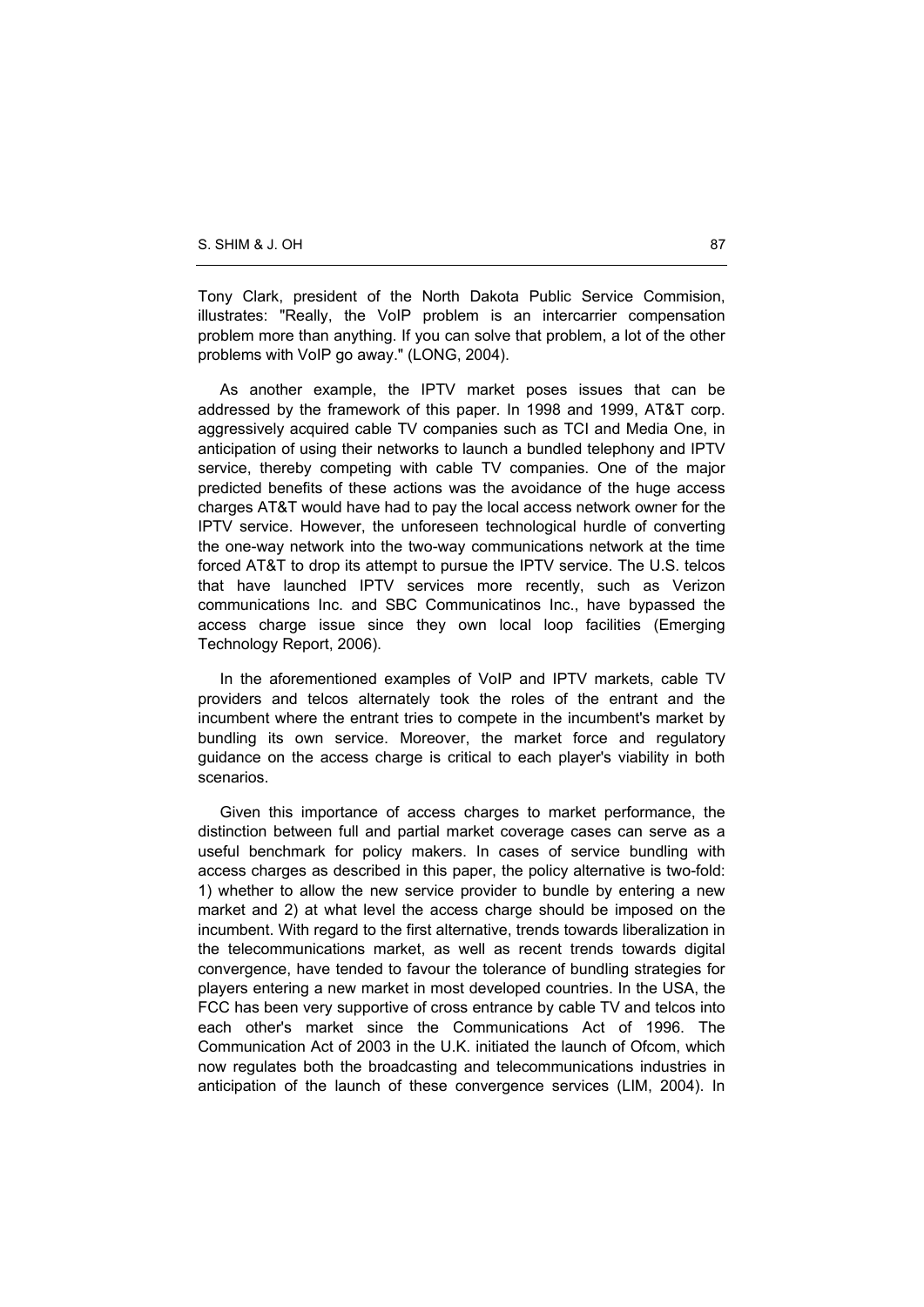additon, Korean and Japanese policy initiatives have dramatically lowered barriers in broadcasting to telecommunications and telecommunications to broadcasting entrances. Specifically, the Japanese Ministry of Internal Affairs and Communications is considering launching an integrated department that is in charge of both broadcasting and telecommunications sectors together, partly for the purpose of supporting these convergence services (SHIN, 2004). As a result, convergence services such as VoIP and IPTV have been either launched or are being prepared in all of these countries.

In this environment, policy makers' influence normally foucuses more on the determination of the level of access charge. As discussed in the Introduction section, the determination of the level of access charge influences the resulting market outlook. However, as illustrated throughout this paper, the role and influence of the access charge differs dramatically between full and partial market coverage cases. When it is expected that potential demand for the service is very high so that full market coverage is anticipated, factors such as service differentiation only affect the bundling incentive of the entrant, without affecting the total level of social welfare. In this case, since the level of access charge only redistributes surplus between the incumbent and consumers, the policy maker needs to set the level of access charge depending on which party it deems to receive more share. On the other hand, when it is expected that there is not enough demand for the service to support both firms, the welfare maximizing level of access charge is below the cost of provisioining it. In this case, a clear guidance and a possible subsidy policy need to be initiated by the policy maker.

This paper points to at least two directions of further study. Firstly, this paper considers a single-period duopoly model. A multi-period competition model would be desirable in the following context. When the market is not fully covered, the access charge for the bottleneck facilities needs to be determined at the cost of provisioning it. If we consider further investment costs for the bottleneck facilities, such as the cost of a network upgrade, and the incorporation of new technologies by the incumbent, different results might arise. A multi-period analysis might be suitable for analyzing such context.

Secondly, the entrance of the cable TV player into the broadband internet service market is only one example in an environment where the trend toward convergence is accelerating, as exemplified at the beginning of this paper. As the network infrastructure becomes increasingly versatile and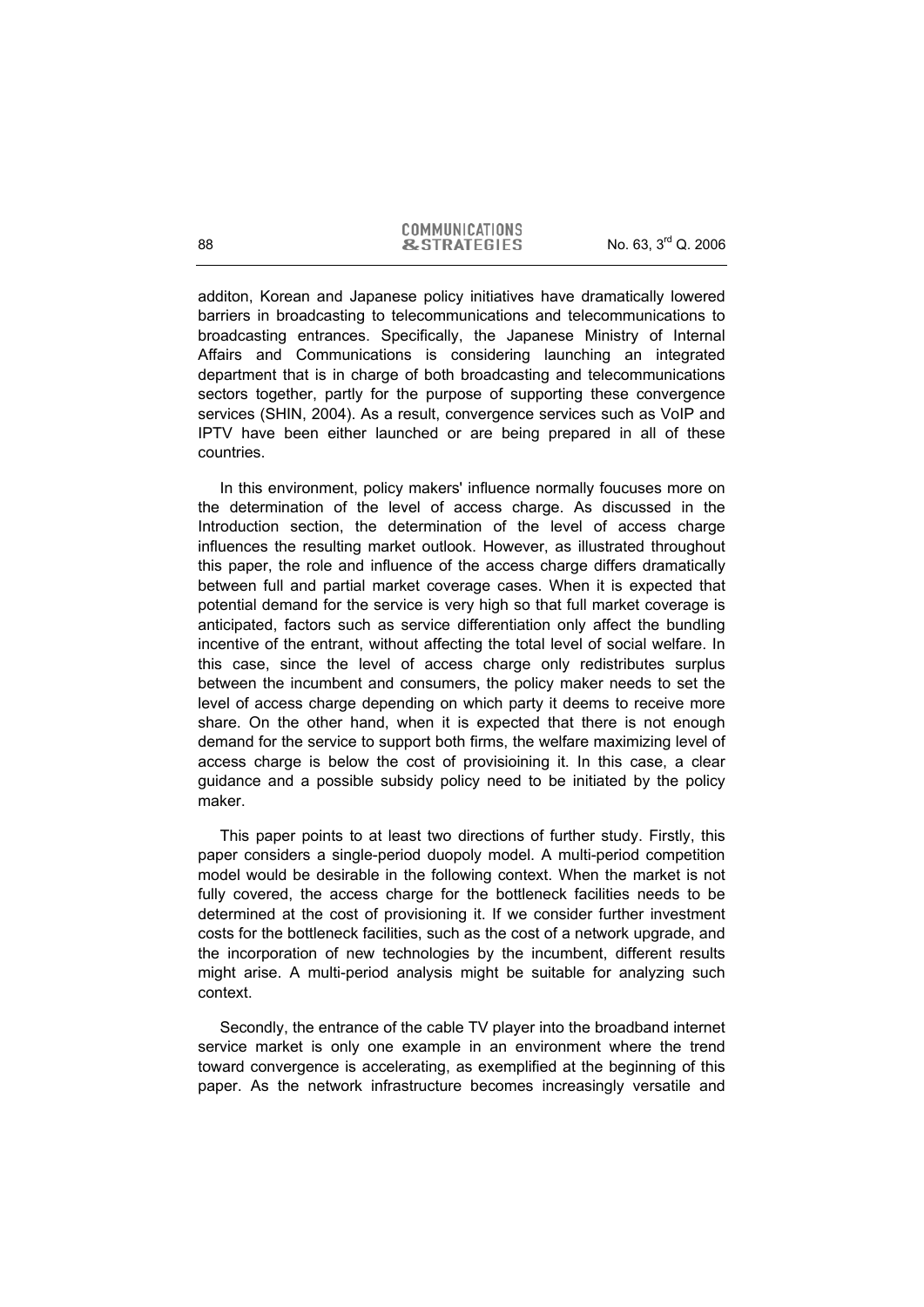intelligent, cross-entrance by media and telecommunications firms into one another's domain will surely occur. The convergence and competition between wired and wireless networks is another example of this convergence trend. In many possible scenarios of the convergence trend, the combination of the cross entrance model and the access charge model can address the issues of bundling incentives, service pricing, profitability, and access charge determination. A partial list of additional important factors for such analyses would include the installed base of each service, the extent of network externalities, the extent of service differentiation, and the first-mover advantage of the incumbent.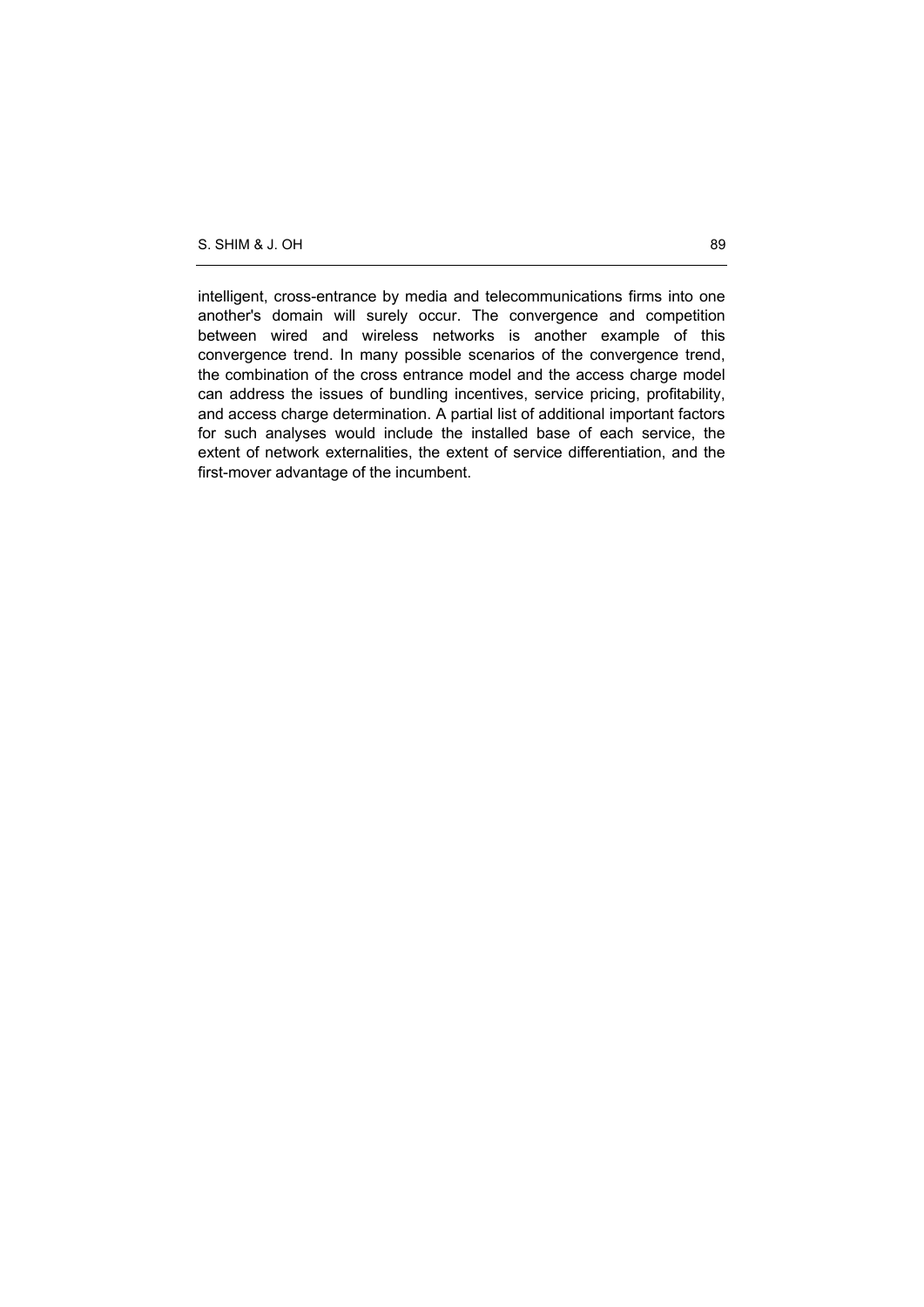#### **References**

ARMSTRONG M., DOYLE C. & VICKERS J. (1996): "The Access Pricing Poblem: A Synthesis", *Journal of Industrial Economics*, vol. 44, no. 2, pp. 131-150.

ARMSTRONG M., (1998): "Network Interconnection in Telecommunications", *Economic Journal*, vol. 108, no. 448, pp. 545-564.

BORK R. H. (1978): *The Antitrust Paradox: A Policy at War with Itself*, New York: Basic Books.

CARBAJO J., DEMEZA D. & SEIDMANN D. J. (1990): "A Strategic Motivation for Commodity Bundling", *Journal of Industrial Economics*, vol. 38, no. 3, pp. 283-298.

CARLTON D. & WALDMAN M. (2002): "The Strategic Use of Tying to Preserve and Create Market Power in Evolving Industries", *Rand Journal of Economics*, vol. 33, no. 2, pp. 194-220.

CARTER M. & WRIGHT J. (1999): "Interconnection in Network Industries", *Review of Industrial Organization*, vol. 14, no. 1, pp. 1-25.

CHOI J. P. (2004): "Tying and Innovation: A Dynamic Analysis of Tying Arrangements", *Economic Journal*, vol. 114, no. 492, pp. 83-101.

DENICOLO V. (2000): "Compatibility and Bundling with Generalist and Specialist Firms", *Journal of Industrial Economics*, vol. 48, no. 2, pp. 177-188.

*Electronic Times* (2003): "KT Increases Access Charge Dramatically", October 1, 2003.

Emerging Technology Trend Report (2006): Recent Trends and Outlook of the U.S. IPTV Market.

FCC (2004): Memorandum Opinion and Order.

FOROS O. & HANSEN B. (2001): "Competition and Compatibility among Internet Service Providers", *Information Economics and Policy*, vol. 13, no. 4, pp. 411-425.

JOHNSON L. L. (1992): "Telecom Company Entry into Cable Television: Competition, Regulation and Public Policy", *Rand Report*, MR-102-RC.

KIM G. Y. (1996): "Cable-TV Entry into Telephony: Strategies and Technologies", Probe Research Report.

LAFFONT J. J. & TIROLE J. (2000): *Competition in Telecommunications*, MIT Press, 2000.

LIM D. (2004): "An Analysis of British Communication Act 2003", *Information & Communications Policy*, vol. 16, no. 3, pp. 1-34, KISDI.

LONG J. (2004): "Access Fees at Core of VoIP Regulatory Quagmire", at: www.xchangemag.com of October 1st.